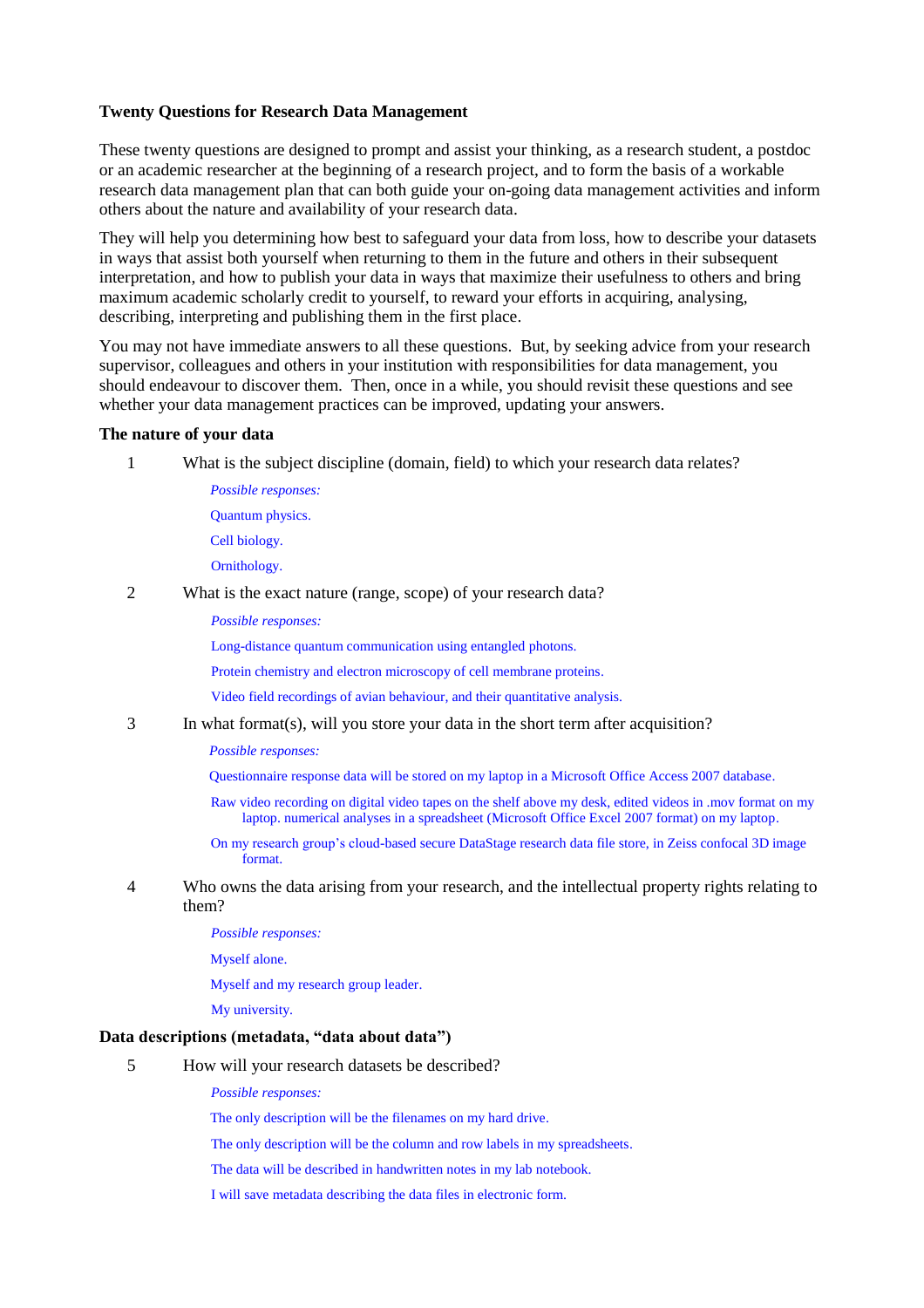### 6 How will these descriptive metadata be created or captured?

*Possible responses:*

Instrument metadata are automatically included in each data file.

The only metadata will be the title and short textual description that I will manually complete in the Web submission form, when depositing each dataset in my university's data repository.

My data descriptions will be saved in spreadsheets or word processor documents.

Rich metadata conforming to a Minimal Information Standard appropriate to my research field will be recorded at the time of data acquisition, using a metadata entry form, and will thus be available as a metadata file to accompany my datasets during submission of the data to a data repository.

## **Data sharing**

7 With whom will you share your research data in the short term, before publication of any papers arising from their interpretation?

*Possible responses:* 

My research supervisor only.

Members of my research group and trusted external collaborators.

Anyone who asks for them.

Everyone, by publishing the data online, since our research community is committed to the rapid sharing of research results.

### **Data storage and backup**

8 Where will you store your data in the short term, after acquisition?

*Possible responses:*

On my laptop.

On the computer connected to the microscope.

On the research group's DataStage filestore.

9 Who is responsible for the immediate day-to-day management, storage and backup of the data arising from your research?

*Possible responses:* 

Myself alone.

My research group's data manager.

Our departmental IT staff, who manage our research group's DataStage research data management system.

10 How frequently will your research data be backed up for short-term data security?

*Possible responses:*

Whenever I remember to do so.

Nightly, using our research group's DataStage research data management system connected to the University's automated backup service.

## **Data archiving**

#### 11 Where will your research data be archived for long-term preservation?

*Possible responses:*

Selected data will be included in the figures and tables of research papers published by my research group, but we have no plans to archive and publish the full datasets.

As supplementary files attached to my journal articles on the publisher's web site.

In the University's DataBank data repository, run by the library service.

In appropriate genomics databases run by the European Bioinformatics Institute.

12 When will your research data be moved to a secure archive for long-term preservation and publication?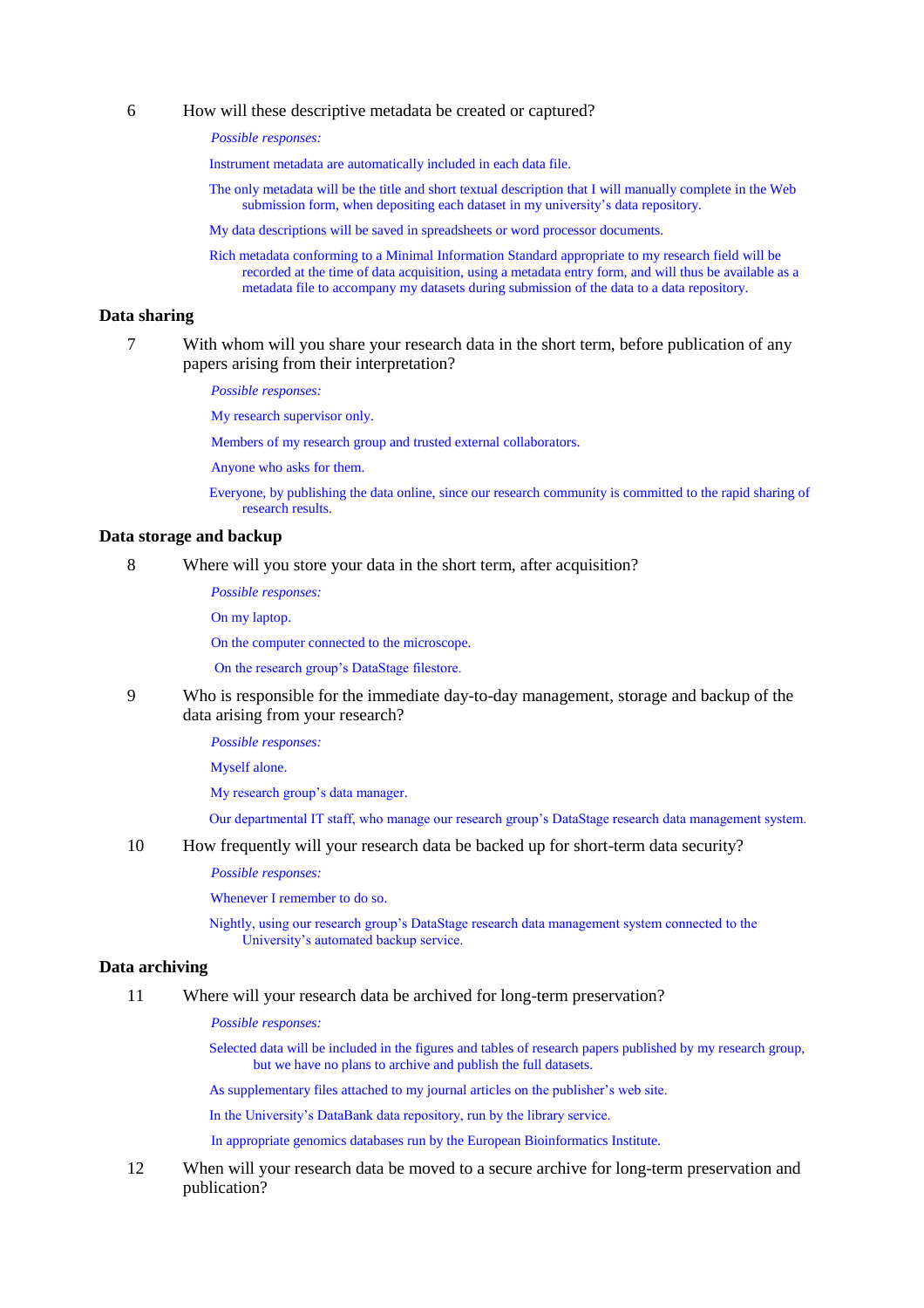*Possible responses:*

Our research data are already securely stored in an institutional data server.

Nightly.

Upon completion of each set of experiments.

When my research group leader decides it is appropriate.

Immediately after publication of my thesis.

Upon submission of our *Nature* paper, so that the data are available for reviewers.

13 Who will decide which of your research data are worth preserving?

*Possible responses:* 

Myself alone.

Myself, in consultation with my research supervisor.

My research supervisor alone.

14 How (i.e. by what physical or electronic method) will you transfer your research datasets to their long-term archive, under the curatorial care of a separate third-party, e.g. a data repository?

*Possible responses:*

On physical hard drives that I will bring back from my field site by air.

By e-mailing files to our librarian.

- By completion of the Web-based database submission form and uploading of the data files over the Internet.
- By automated data packaging and repository submission over the Web from my local DataStage filestore, using the SWORD repository submission protocol.

#### **Data publication**

15 For how long will you embargo your research data before it is published for others to see and use?

*Possible responses:*

We will allow immediate public access to the data.

For one year, to permit us to exploit our hard-won research results.

Until the journal article describing our results has been published.

16 Why is public access to your research data to be restricted (if indeed it is)?

*Possible responses:* 

We intend to make a patent application, and must avoid prior disclosure.

Don't want to make locations of members of endangered species available to poachers.

The research data are confidential because of the arrangement my research group has made with the commercial partner sponsoring our research.

My data form part of a long-term study upon which my research group is entirely reliant for its on-going research publications and academic reputation. We only share this with trusted colleagues.

Confidential human patient data.

Questionnaire data collected in confidence from individuals – anonymized averaged data *will* be published.

### 17 Under what data-sharing license will you publish your research data?

*Possible responses:* 

What is a data-sharing license?

Under a Creative Commons Open Data CC Zero public domain dedication and waiver, since my research data are not covered by copyright.

Using a Creative Commons Attribution License, since my image data are copyrightable.

18 What persistent identifiers will be used to permit correct citation of your datasets?